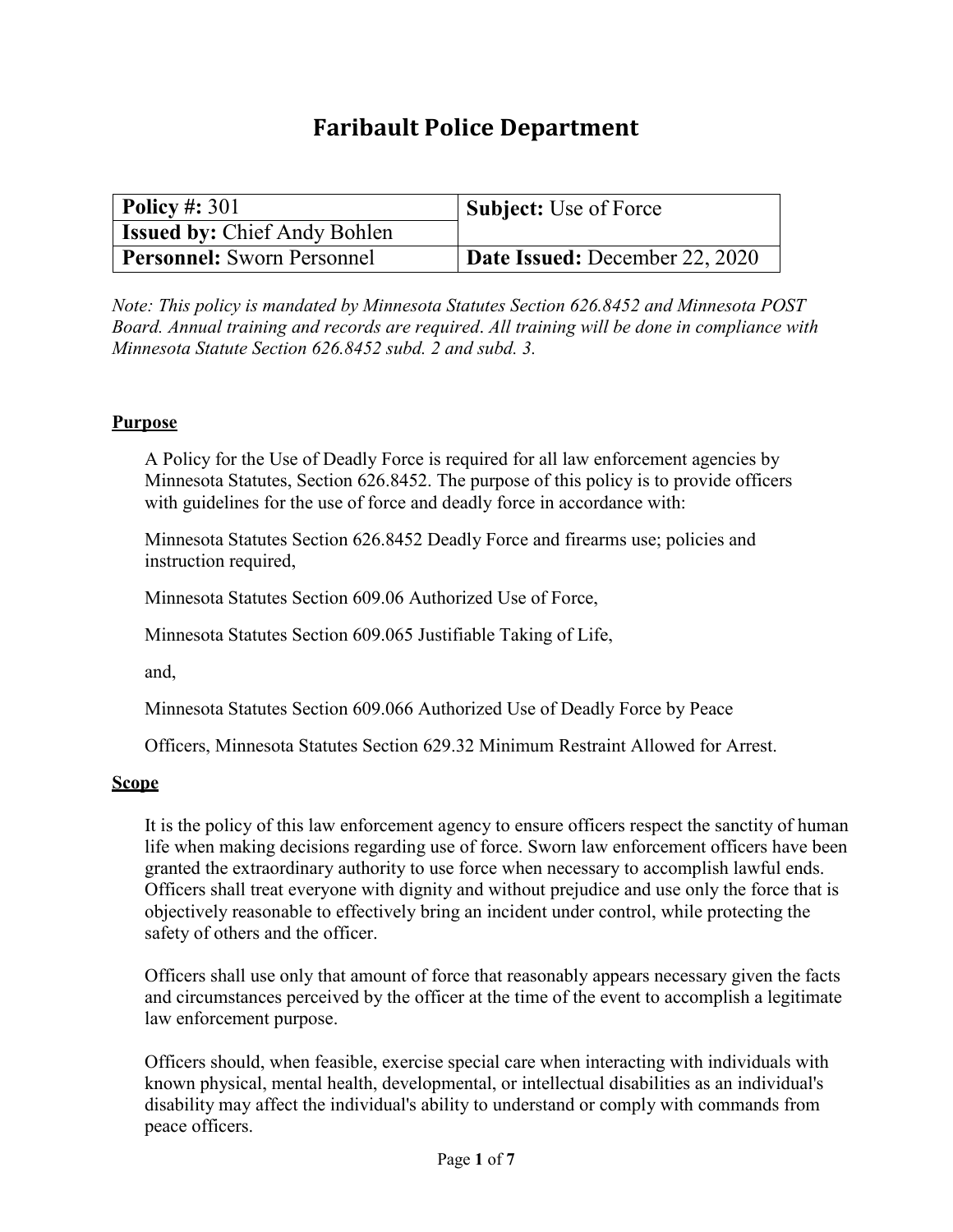The decision by an officer to use force or deadly force shall be evaluated from the perspective of a reasonable officer in the same situation, based on the totality of the circumstances known to or perceived by the officer at the time, rather than with the benefit of hindsight, and that the totality of the circumstances shall account for occasions when officers may be forced to make quick judgments about using such force.

This policy applies to all peace officers of this department engaged in the discharge of official duties.

# **Definitions**

*Non-Deadly Force***:** all force used by an officer which does not have the purpose of causing, nor create a substantial risk of causing, death or great bodily harm.

*Deadly Force*: all force used by an officer that the officer knows, or reasonably should know, creates a substantial risk of causing death or great bodily harm. The intentional discharge of a firearm in the direction of another person, or at a vehicle in which another person is believed to be, constitutes deadly force.

*Great Bodily Harm***:** bodily injury which creates a high probability of death, or which causes serious, permanent disfigurement, or which causes a permanent or protracted loss or impairment of the function of any bodily member or organ or other serious bodily harm.

*Weapon***:** any instrument used, or designed to be used, to apply force to the person of another.

*Approved Weapon***:** a device or instrument which an officer has received permission from the department to carry and use in the discharge of that officer's duties, and, for which the officer has: (1) obtained training in the technical, mechanical, and physical aspects of the device; and (2) has developed a knowledge and understanding of the law, rules, and regulations regarding the employment of such weapons.

*Impact Weapons*: objects and instruments which are used, or are designed to be used, to apply force to the person of another by coming into physical contact with that person.

*Chemical Agents:* OC (Oleoresin Capsicum)

*Electronic Incapacitation Devices***:** a portable device which is designed or intended by the manufacturer to be used, offensively or defensively, to temporarily immobilize or incapacitate persons by means of electric pulse or current. Per Minnesota Statutes Section 624.731, Subdivision 1(2), electronic incapacitation devices do not include cattle prods, electric fences, or other electric devices which are used in agricultural, animal husbandry, or food production activities.

*Neck Restraint/Chokehold:* The act of compressing one or both sides of a person's neck, or applying direct pressure to the trachea or airway (front of the neck).

*De-Escalation*: A tactic designed to place officers in a position of advantage when dealing with irrational, unpredictable, or suicidal persons. De-escalation helps officers stay focused and calm during crisis situations to bring chaotic moments to as peaceful a resolution as the suspect will afford.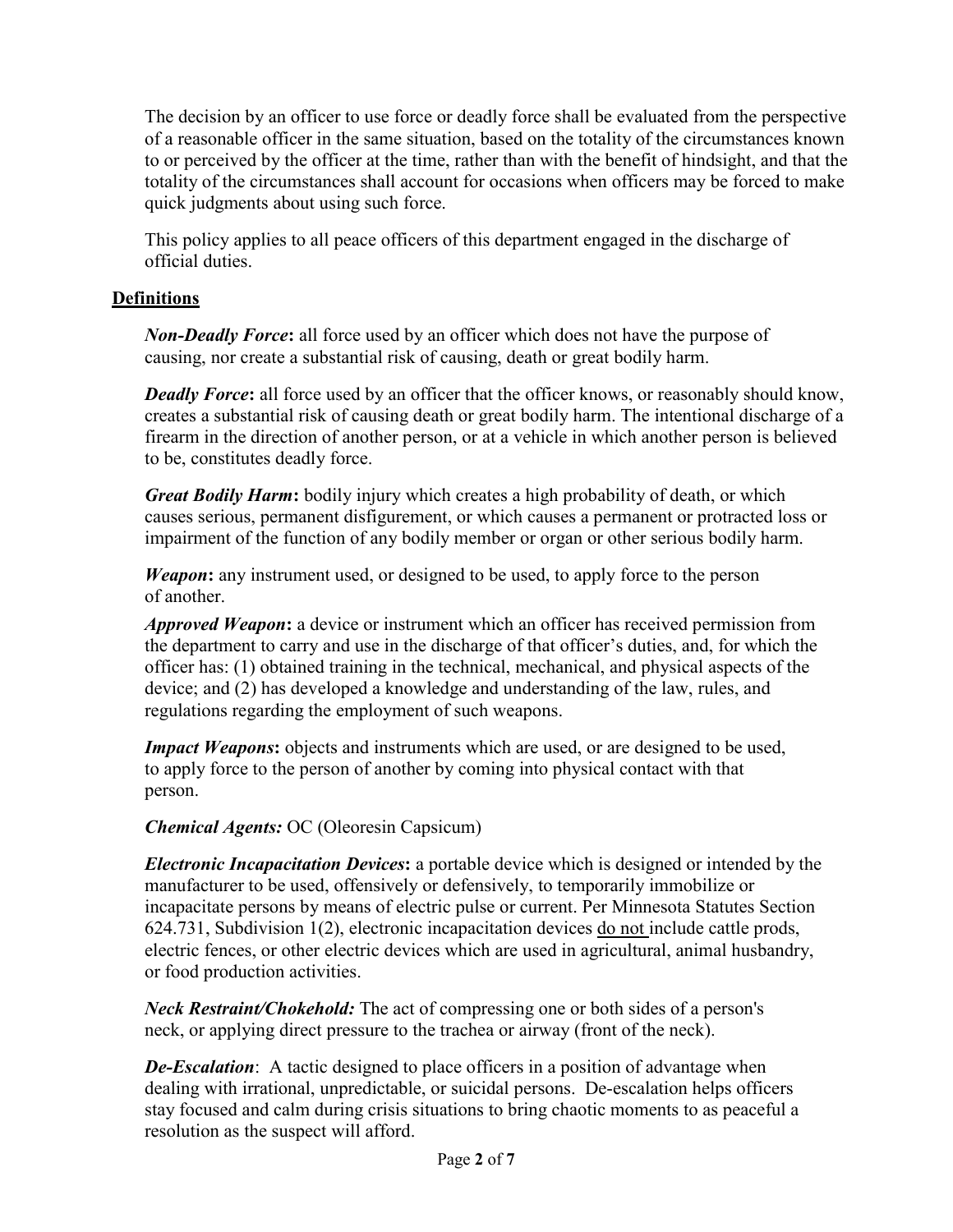# **Policy**

## **A. Use of Deadly Force**

- 1. An officer is authorized to use deadly force if an objectively reasonable officer would believe, based on the totality of the circumstances known to the officer at the time and without the benefit of hindsight, that such force is necessary. Use of deadly force is justified when one or both of the following apply;
	- a. To protect the peace officer or another from death or great bodily harm, provided that the threat:
		- i. can be articulated with specificity by the law enforcement officer;
		- ii. is reasonably likely to occur absent action by the law enforcement officer; and
		- iii. must be addressed through the use of deadly force without unreasonable delay; or
	- b. To effect the arrest or capture, or prevent the escape, of a person whom the peace officer knows or has reasonable grounds to believe has committed or attempted to commit a felony and the officer reasonably believes that the person will cause death or great bodily harm to another person under the threat criteria in paragraph (a), items (i) to (iii), unless immediately apprehended.
- 2. An officer should not use deadly force against a person based on the danger the person poses to self if an objectively reasonable officer would believe, based on the totality of the circumstances known to the officer at the time and without the benefit of hindsight, that the person does not pose a threat of death or great bodily harm to the peace officer or to another under the threat criteria in paragraph (1a), items (i) to (iii).
- 3. Where feasible, the officer shall identify themselves as a law enforcement officer and warn of his or her intent to use deadly force.

## **B. Use of Certain Types of Force**

- 1. Except in cases where deadly force is authorized as articulated in MN STAT. 609.066 to protect the peace officer or another from death or great bodily harm, officers are prohibited from using:
	- a. Chokeholds,
	- b. Tying all of a person's limbs together behind a person's back to render the person immobile, or;
	- c. Securing a person in any way that results in transporting the person face down in a vehicle.
- 2. Less than lethal measures should be considered by the officer prior to applying these measures.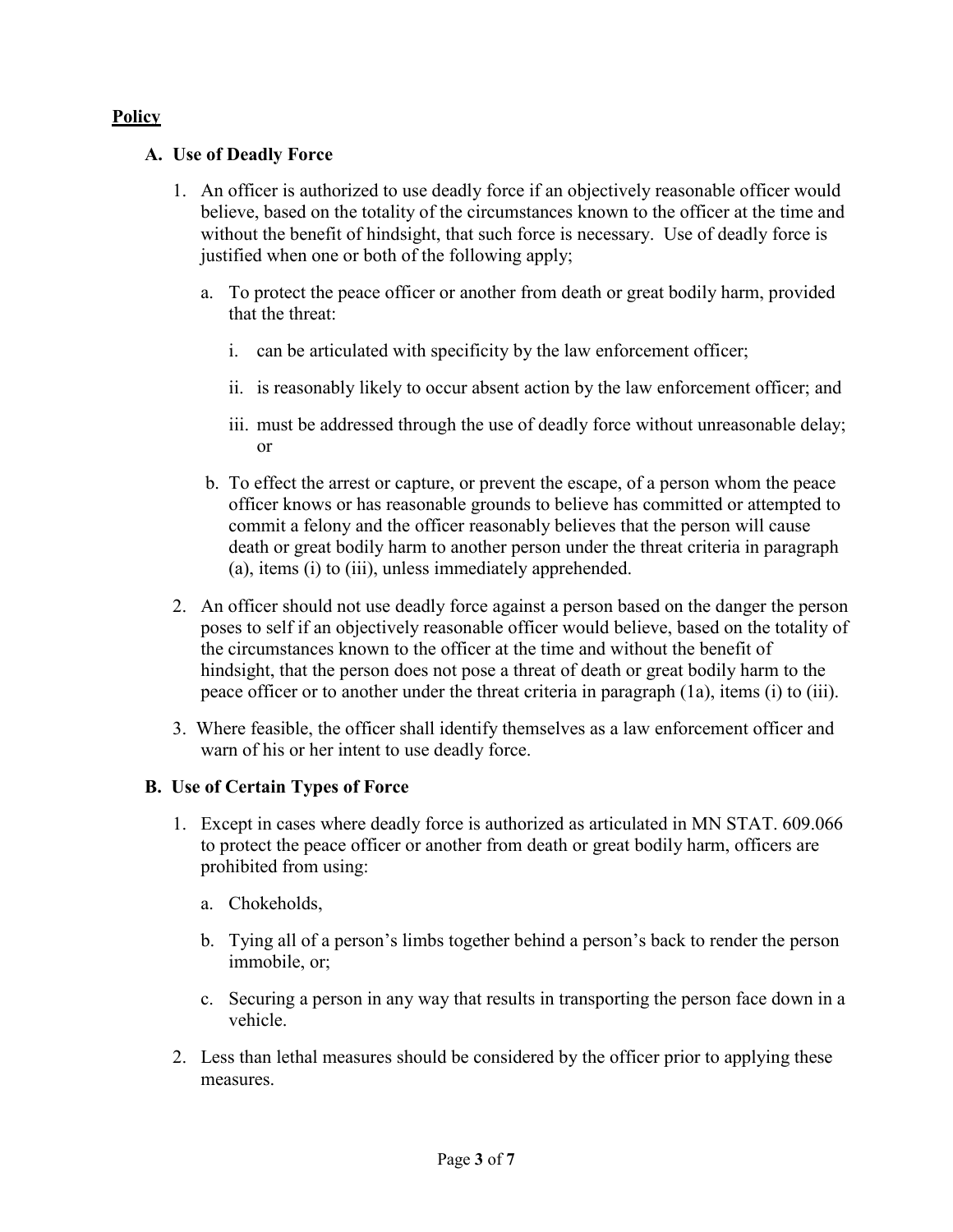# **C. Use of Non-Deadly Force**

- 1. It is the policy of this department to accord officers discretion in the use of nondeadly force to the extent permitted by Minnesota Statutes Section 609.06, which permits police officers to use reasonable force in:
	- a. effecting a lawful arrest; or
	- b. the execution of legal process; or
	- c. enforcing an order of the court; or
	- d. executing any other duty imposed upon the public officer by law.
- 2. In determining the degree of force which is reasonable under the circumstances, officers should consider:
	- a. the severity of the crime at issue;
	- b. whether the suspect poses an immediate threat to the safety of the officers or others; and
	- c. whether the suspect is actively resisting arrest or attempting to evade arrest by flight.

# **D. General Rules Governing Use of Force**

- 1. Officers should use the least amount of force reasonably necessary to accomplish the intended objective without impairing the safety of others. This provision should not be construed, however, to require officers to first attempt using types and degrees of force that reasonably appear to be inadequate to accomplish the intended objective.
- 2. Protracted hand-to-hand combat may be harmful to the public safety, the safety of law enforcement personnel, and the safety of the person being arrested or captured. Accordingly, it shall be deemed reasonable for officers to use that type and degree of non-deadly force necessary to bring a subject whom the officer intends to arrest or capture quickly under control.
- 3. Officers must carry and use only approved weapons, as that term is defined previously, unless circumstances exist which pose an imminent threat to the safety of the officer or the public requiring the immediate use of a non-approved weapon to counter such a threat. This provision should not be construed as authorizing officers to use a non-approved weapon where, under the circumstances, it would be feasible to procure approval for use of the particular weapon prior to its use.
- 4. No officer shall modify, alter, or cause to be altered an approved weapon in his or her possession or control.
- 5. Displays of Firearms Firearms may be readied for use in situations where it is reasonably anticipated that they may be required.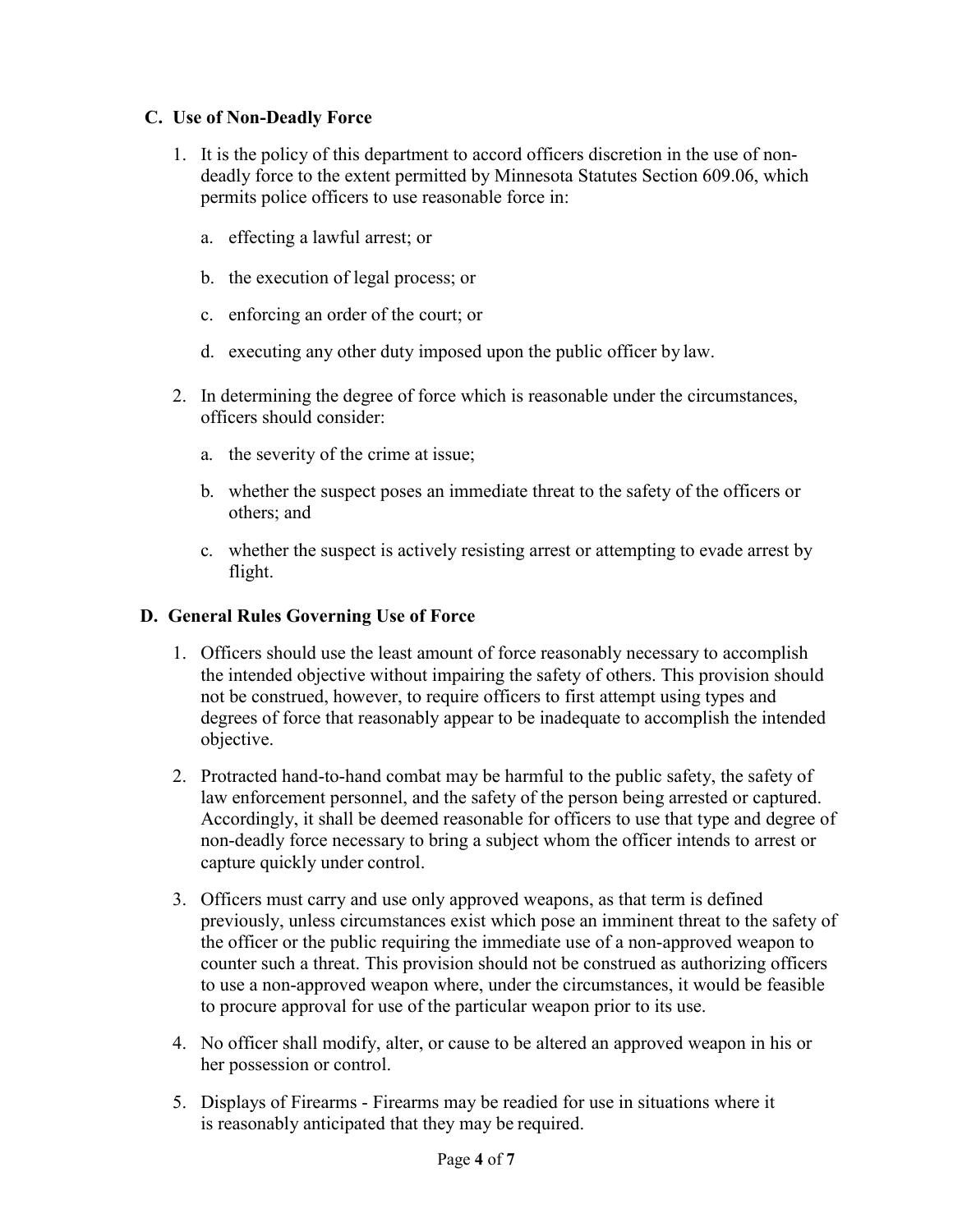- 6. Threatening the Use of Force- An officer may announce to another his or her intention to use only that type and degree of force which may reasonably be necessary under the circumstances. This provision should not be construed to authorize or endorse the use of discourteous, abusive, or unprofessional language.
- 7. Duty to Intercede

Regardless of tenure or rank, an officer must intercede when:

- a. present and observing another officer using force in violation of section 609.066, subdivision 2, or otherwise beyond that which is objectively reasonable under the circumstances; and
- b. physically or verbally able to do so
- 8. Positional Asphyxia
	- a. Faribault Police Officers will be capable of demonstrating knowledge of Positional Asphyxia and the dangers it presents
	- b. Faribault Police Officers will be properly trained in arrest and control tactics as it pertains to the prevention of Positional Asphyxia
- 9. Neck Restraints/chokeholds
	- a. Any form of neck restraint/chokehold is prohibited unless authorized under Minnesota State Statute 609.066, Authorized Use of Deadly Force by Peace Officers.
- 10. Minimal Force
	- a. Faribault Police Officers will adhere to Minnesota State Statute 629.32 whereas a Peace Officer making an arrest or detention may not subject the person arrested to any more restraint than is necessary for the arrest and detention.

## **E. Specific Rules Relating to the Use of Specific Weapons**

- **1. Impact Weapons**
	- a. Impact weapons should (be) used only where efforts involving the use of less(er) degree(s) of force have failed, or where it reasonably appears that such methods would be ineffective if attempted.
	- b. Officers striking another person with an impact weapon should avoid striking, if possible, bodily areas likely to result in serious injury or death unless deadly force is authorized under this section. These areas include the head, neck, throat, groin, armpits, and spine.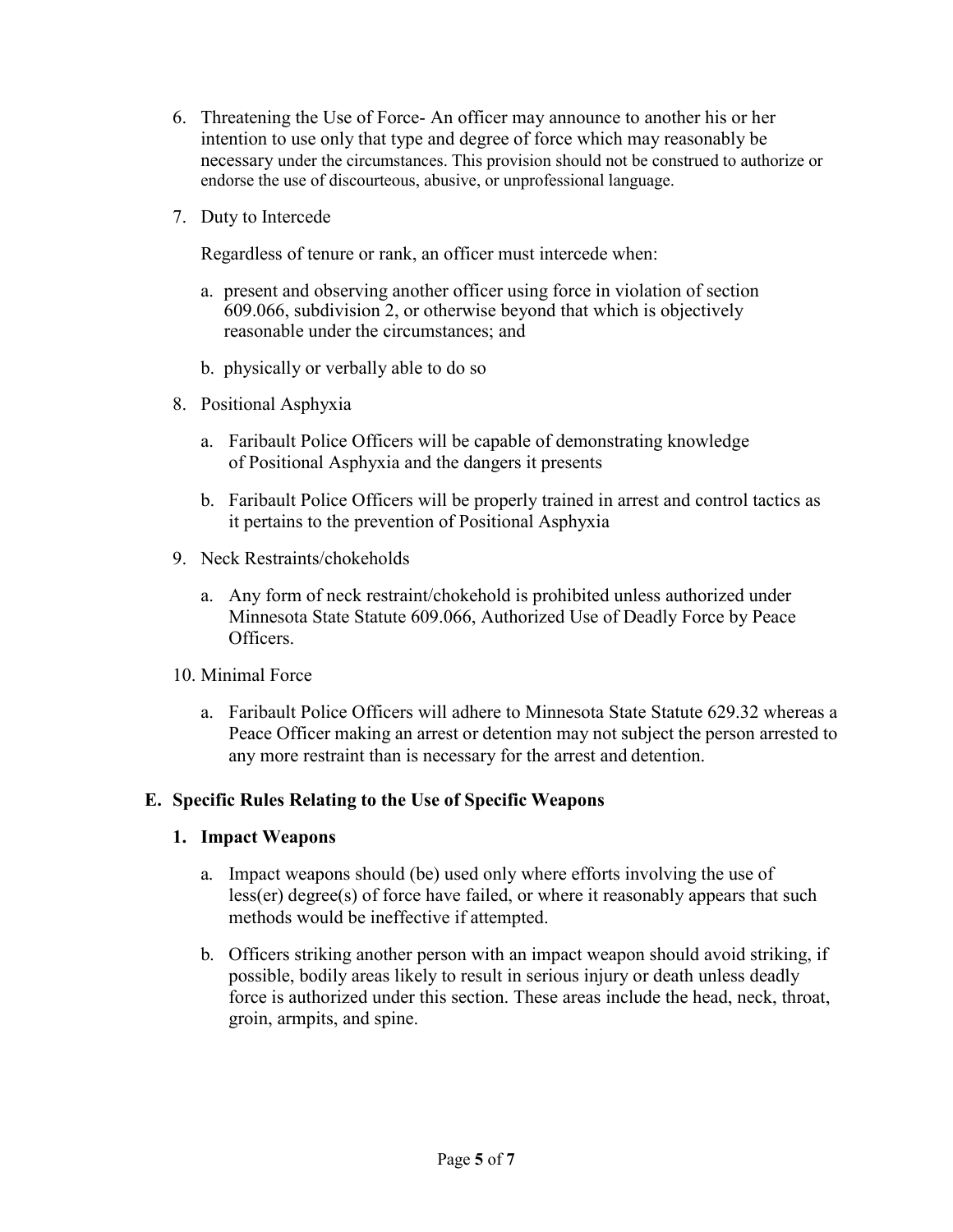c. Officers striking another person with an impact weapon should attempt to strike, if possible, bodily areas likely to result only in incapacity. These areas include center mass target areas, including: the arms, legs, and body.

# **2. Chemical Agents**

- a. The use of chemical agents is governed by the provisions governing non-deadly force. Only chemical agents which are approved weapons, as previously defined, can be used.
- b. Officers must exercise due care to attempt to ensure that only intended persons are sprayed or otherwise subject to the application of chemical agents.
- c. Chemical agents must not be applied to any person for the purpose of effecting punishment.
- d. First aid or medical attention must be provided to all persons sprayed with chemical agents.

# **3. Use of Electronic Incapacitation Devices**

The use of electronic incapacitation devices are subject to the provisions governing non-deadly force.

Only electronic devices that are approved weapons, as previously defined, shall be used.

## **Reporting Requirements**

- 1. An officer using deadly force or any non-deadly force greater than verbal commands, open hand techniques or escort shall complete a detailed report documenting their actions concerning the incident. Additionally, an Officer shall complete a detailed report documenting their actions concerning any incident involving the use of force that results in injury. A detailed report shall include the identification of any use of force techniques applied during the incident. The Chief of Police or a supervisory officer may suspend the application of this provision where an otherwise complete formal investigation of the incident will be undertaken.
- 2. The Chief of Police or a supervisory officer shall review all incidents involving the use of force with the reporting officer involved and make additional inquiries, if necessary, to determine whether the use of force was in compliance with this policy and other policies that might be relevant to the incident. The Chief of Police or supervisory officer shall review the detailed reports of all incidents involving the use of force and provide approval of the detailed reports and documentation submitted, indicating that the use of force is justified and within departmental policy. Any use of force incident involving a supervisory officer shall be reviewed by their direct supervisor. The Chief of Police or that direct supervisor shall review the detailed reports of all incidents involving the use of force and provide approval of the detailed reports and documentation submitted, indicating that the use of force is justified and within departmental policy. A supervisory officer shall notify the Chief of Police of any reviewed use of